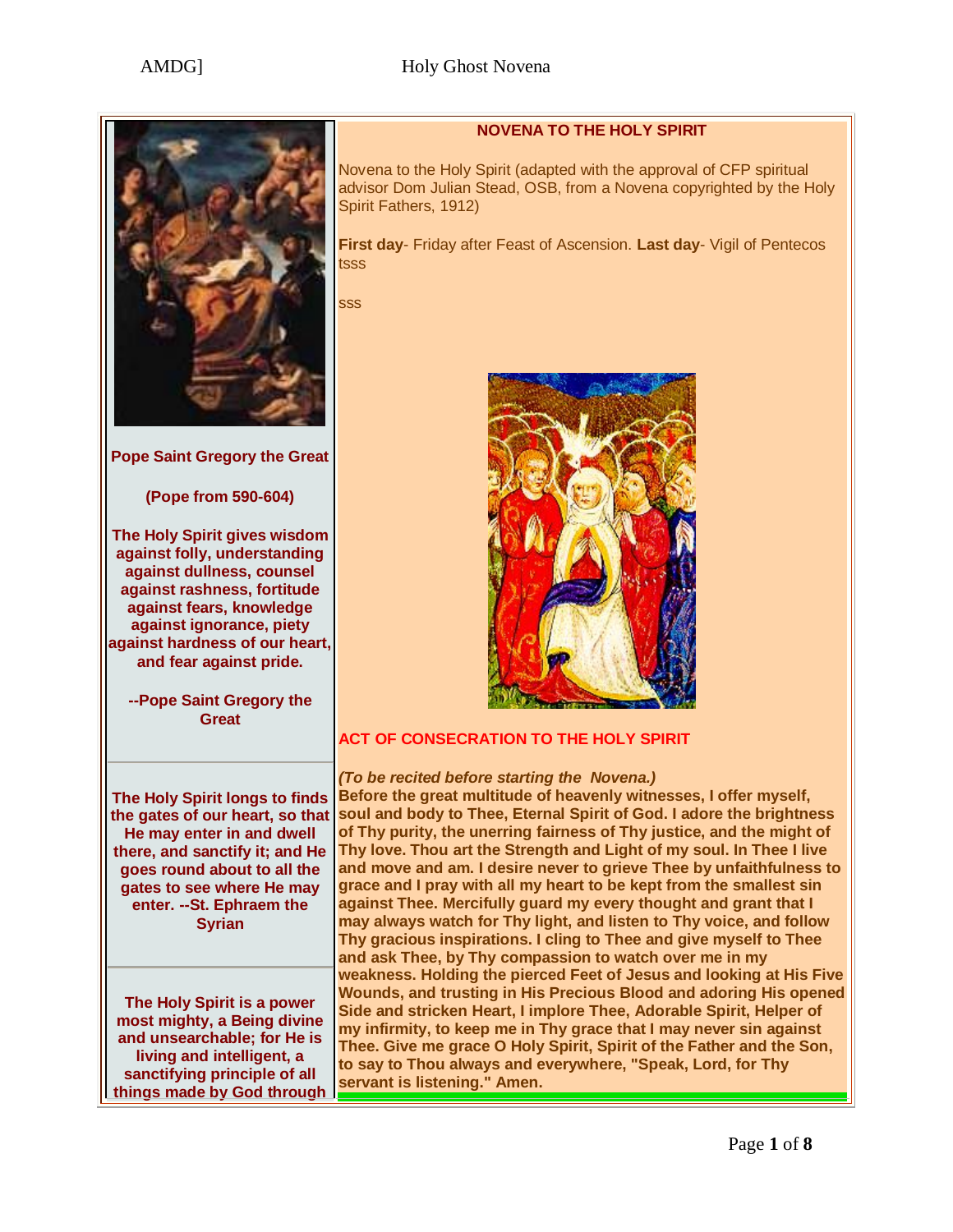| Christ.                                                                                                                                                                                                                                                                                                                                                                                                                                            |                                                                                                                                                                                                                                                                                                                                                                                                                                                                                                                                                                                                                                                                                                                 |
|----------------------------------------------------------------------------------------------------------------------------------------------------------------------------------------------------------------------------------------------------------------------------------------------------------------------------------------------------------------------------------------------------------------------------------------------------|-----------------------------------------------------------------------------------------------------------------------------------------------------------------------------------------------------------------------------------------------------------------------------------------------------------------------------------------------------------------------------------------------------------------------------------------------------------------------------------------------------------------------------------------------------------------------------------------------------------------------------------------------------------------------------------------------------------------|
| --St. Cyril of Jerusalem                                                                                                                                                                                                                                                                                                                                                                                                                           |                                                                                                                                                                                                                                                                                                                                                                                                                                                                                                                                                                                                                                                                                                                 |
|                                                                                                                                                                                                                                                                                                                                                                                                                                                    |                                                                                                                                                                                                                                                                                                                                                                                                                                                                                                                                                                                                                                                                                                                 |
| O Holy Spirit, who gives grace<br>where You will, come into me<br>and ravish me to Yourself.<br>the nature that You made.<br>change with honeysweet gifts,<br>that my soul, filled with<br>delightful joy, may despise<br>and cast away all the things of<br>this world, that it may receive<br>spiritual gifts, given by You,<br>and going with joyful songs<br>into infinite light may be all<br>melted in holy love.<br>--Blessed Richard Rolle | <b>FIRST DAY</b><br>Holy Spirit, Lord of Light, radiance give from celestial height.<br><b>SILENT REFLECTION - ON THE HOLY SPIRIT</b><br>Only one thing is important -- eternal salvation. Only one thing,<br>therefore, is to be feared--sin. · Sin is the result of ignorance,<br>weakness, and indifference. The Holy Spirit is the Spirit of Light, of<br>Strength, and of Love. With His sevenfold gifts He enlightens the<br>mind, strengthens the will, and inflames the heart with love of God.<br>To ensure our salvation we ought to invoke the Divine Spirit daily,<br>for "The Spirit helps our infirmity. We know not what we should pray<br>for as we ought. But the Spirit Himself asks for us." |
| To each who receives the<br>Holy Spirit, it is as if he alone<br>received Him; yet the grace<br>the Spirit pours out is quite<br>sufficient for the whole of<br>mankind.<br>--St. Basil the Great                                                                                                                                                                                                                                                  | <b>Prayer</b><br>Almighty and eternal God, Who has deigned to regenerate us by<br>water and the Holy Spirit, and has given us forgiveness of all sins,<br>send forth from heaven upon usThy sevenfold Spirit, the Spirit of<br>Wisdom and Understanding, the Spirit of Counsel and Fortitude, the<br>Spirit of Knowledge and Piety, and fill them with the Spirit of Holy<br>Fear so that your intention goes here  as Thou wouldst have it<br>be. Amen.<br><b>SECOND DAY</b>                                                                                                                                                                                                                                   |
|                                                                                                                                                                                                                                                                                                                                                                                                                                                    | Come, Thou Father of the poor, come now with treasures that<br>endure; Light of all who live.                                                                                                                                                                                                                                                                                                                                                                                                                                                                                                                                                                                                                   |
| "Love" can be used either as<br>an essential name of the<br>divine nature or as a personal<br>name of a divine person--then<br>it is the proper name of the<br>Holy Spirit as "Word" is the<br>proper name of the Son.<br>--St. Thomas Aquinas                                                                                                                                                                                                     | <b>SILENT REFLECTION - THE GIFT OF FEAR</b><br>The Gift of Fear fills us with a sovereign respect for God, and makes<br>us dread nothing so much as to offend Him by sin. It is a fear that<br>arises, not from the thought of hell, but from sentiments of<br>reverence and filial submission to our heavenly Father. It is the fear<br>that is the beginning of wisdom, detaching us from worldly<br>pleasures that could in any way separate us from God. "They that<br>fear the Lord will prepare their hearts, and in His sight will sanctify<br>their souls."                                                                                                                                             |
| FIRST GIFT OF THE HOLY<br><b>SPIRIT: FEAR OF THE LORD</b><br>The fear of God prepares a<br>place for love. But once love                                                                                                                                                                                                                                                                                                                           | <b>Prayer</b><br>Come, O blessed Spirit of Holy Fear, penetrate their inmost heart,<br>that we may set Thee, my Lord and God, before their face forever,<br>help them to shun all things that can offend Thee, and make them<br>worthy to appear before the pure eyes of Thy Divine Majesty in<br>heaven, where Thou livest and reignest in the unity of the ever<br>Blessed Trinity, God world without end. Grant Gift of Fear of the                                                                                                                                                                                                                                                                          |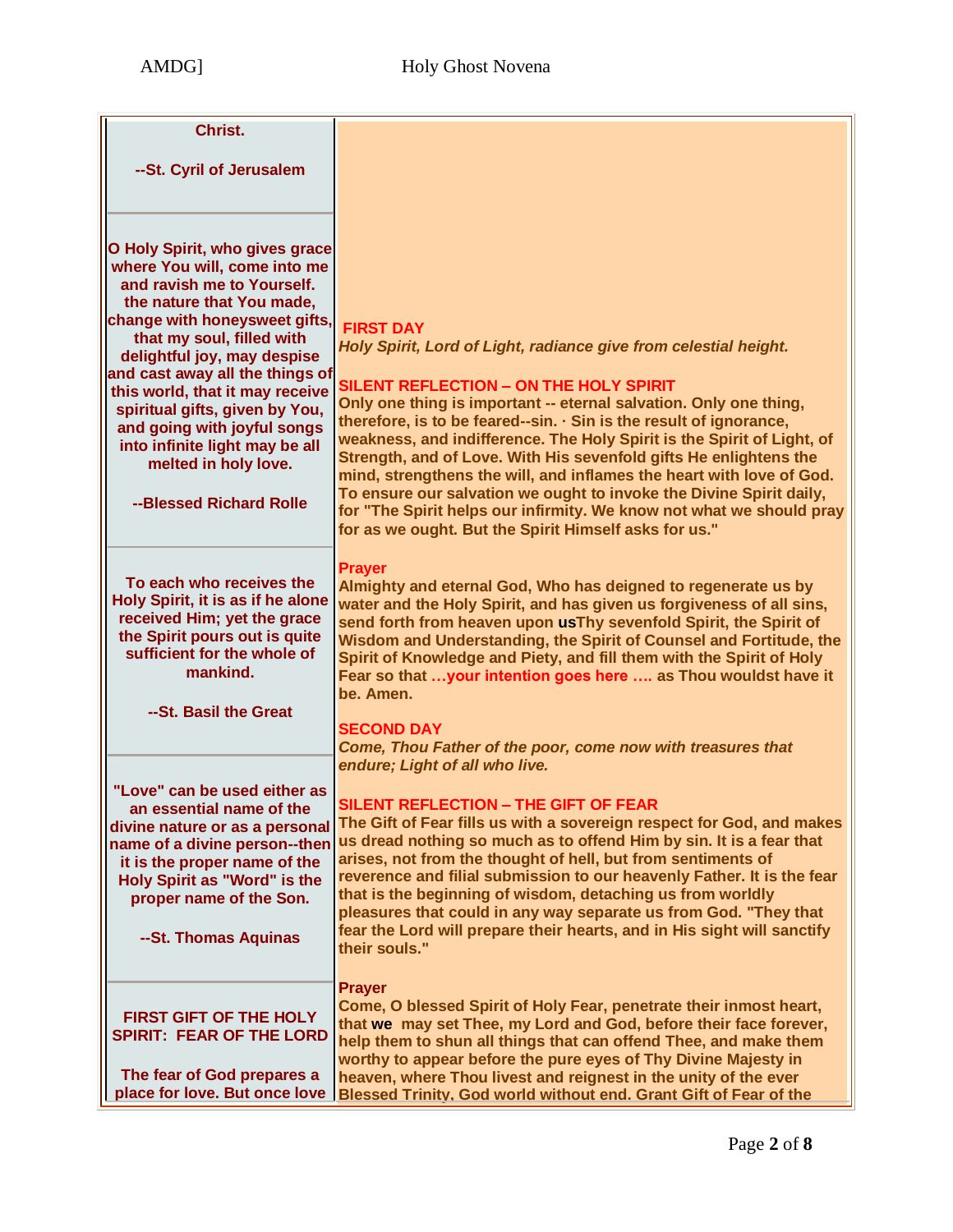| has begun to dwell in our<br>hearts, the fear that prepared<br>a place for it is driven out<br>In sewing, the needle<br>introduces the thread into the<br>cloth. The needle goes in, but<br>the thread cannot follow<br>unless the needle comes out<br>first. In the same way, the<br>fear of God first occupies our<br>minds, but it does not remain<br>there, because it enters only<br>in order to introduce love.<br>--St. Augustine | Lord so that your intention goes here  as Thou wouldst have it<br>be. Amen.<br><b>THIRD DAY</b><br>Thou of all consolers the best, Thou, the soul's delightful guest,<br>refreshing peace bestow;<br>SILENT REFLECTION - THE GIFT OF PIETY<br>The gift of Piety begets in our hearts a filial affection for God as our<br>most loving Father. For His sake, it inspires us to love and respect<br>persons and things consecrated to Him, as well as those who are<br>vested with His authority, His Blessed Mother and the Saints, the |
|------------------------------------------------------------------------------------------------------------------------------------------------------------------------------------------------------------------------------------------------------------------------------------------------------------------------------------------------------------------------------------------------------------------------------------------|----------------------------------------------------------------------------------------------------------------------------------------------------------------------------------------------------------------------------------------------------------------------------------------------------------------------------------------------------------------------------------------------------------------------------------------------------------------------------------------------------------------------------------------|
| <b>SECOND GIFT OF THE HOLY</b><br><b>SPIRIT: PIETY</b>                                                                                                                                                                                                                                                                                                                                                                                   | Church and its visible Head, our parents and superiors, our country<br>and its rulers. He who is filled with the gift of Piety finds the practice<br>of his religion, not a burdensome duty, but a delightful service. Love<br>makes all labor sweet.                                                                                                                                                                                                                                                                                  |
| The reason for loving God is<br>God Himself; the measure of<br>loving God is to love Him<br>beyond measure.<br>--St. Bernard of Clairvaux                                                                                                                                                                                                                                                                                                | <b>Prayer</b><br>Come, O Blessed Spirit of Piety, possess their heart. Enkindle<br>therein such a love for God, that we may find satisfaction only in His<br>service, and for His sake lovingly submit to His authority. Grant the<br>Gift of Piety so your intention goes here  as Thou wouldst have<br>it be. Amen.                                                                                                                                                                                                                  |
| What is the mark of a love for<br><b>God? To keep His</b><br>commandments for the sake<br>of His glory.<br>--St. Basil the Great                                                                                                                                                                                                                                                                                                         | <b>FOURTH DAY</b><br>Thou, in toil my comfort sweet; Thou, coolness in the heat; Thou,<br>my solace in time of woe.<br>SILENT REFLECTION - THE GIFT OF FORTITUDE<br>By the gift of Fortitude the soul is strengthened against natural fear,<br>and supported to the end in the performance of duty. Fortitude<br>imparts to the will an impulse and energy which move it to                                                                                                                                                            |
| THIRD GIFT OF THE HOLY<br><b>SPIRIT: FORTITUDE</b>                                                                                                                                                                                                                                                                                                                                                                                       | undertake without hesitancy the most arduous tasks, to face<br>dangers, to trample under foot human respect, and to endure<br>without complaint the slow martyrdom of even lifelong tribulation.<br>"He that shall persevere unto the end shall be saved."                                                                                                                                                                                                                                                                             |
| The woman who stayed<br>behind at the tomb to seek<br>Christ was the only one who<br>saw Him. For perseverance is<br>essential to any good deed,<br>as the Voice of truth tells us:<br>"Whoever perseveres to the<br>end will be saved" (Matthew<br>$10:22$ ).                                                                                                                                                                           | <b>Prayer</b><br>Come, O Blessed Spirit of Fortitude, uphold their soul in time of<br>trouble and adversity, sustain their efforts after holiness, strengthen<br>their weakness, give us courage against all the assaults of their<br>enemies, that we may never be overcome and separated from Thee,<br>our God and greatest Good. Grant that the Gift of Fortitude so<br>your intention goes here  as Thou wouldst have it be. Amen.                                                                                                 |
| --Pope St. Gregory the Great                                                                                                                                                                                                                                                                                                                                                                                                             |                                                                                                                                                                                                                                                                                                                                                                                                                                                                                                                                        |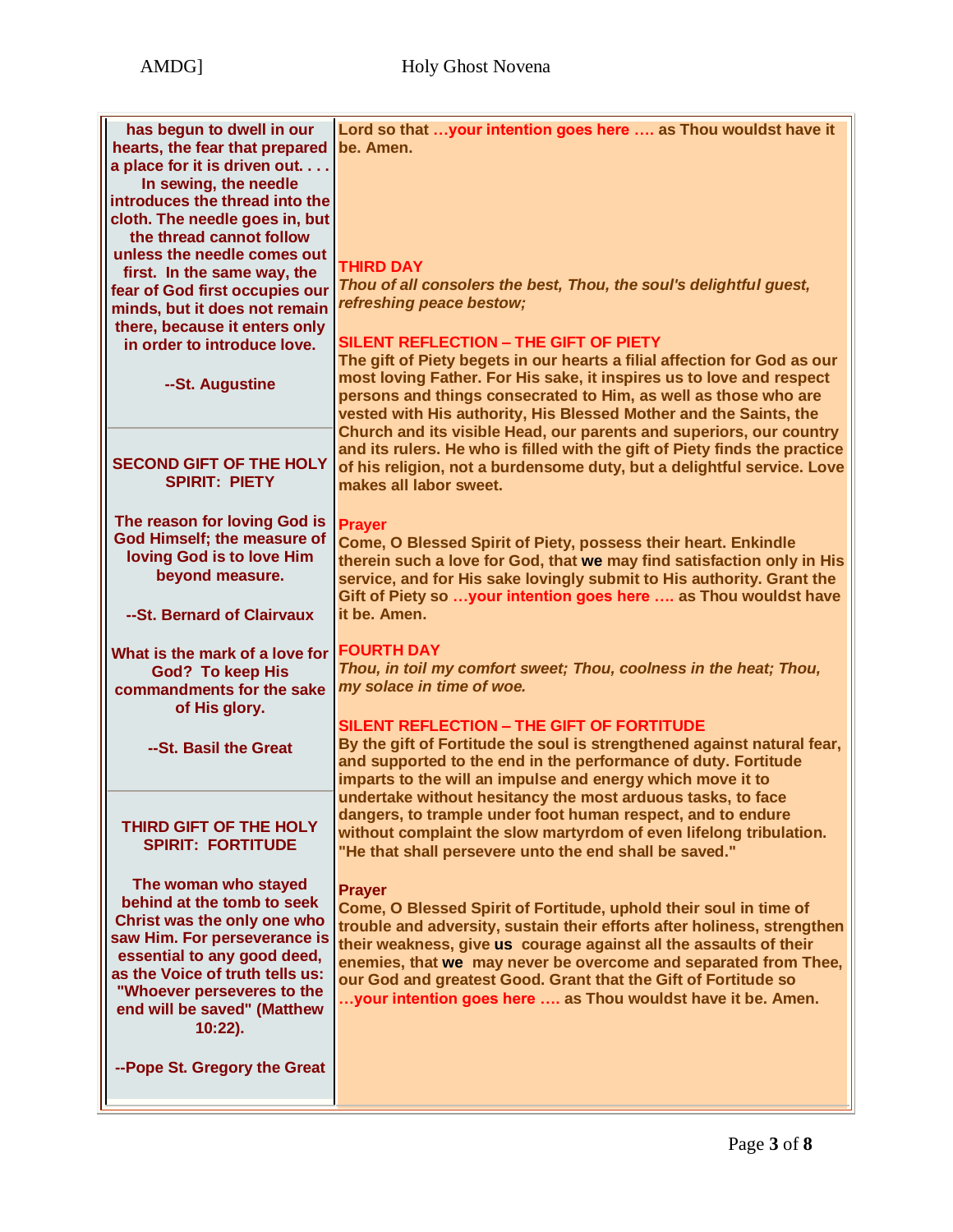| We ought to make some            |                                                                             |
|----------------------------------|-----------------------------------------------------------------------------|
| progress, however little, every  |                                                                             |
| day, and show some increase      | <b>FIFTH DAY</b>                                                            |
| of fervor. We ought to act as if | Light immortal, Light divine, Fire of Love, our hearts refine, our          |
| we were at war--as, indeed,      | inmost being fill.                                                          |
| we are-- and never relax until   |                                                                             |
| we have won the victory.         |                                                                             |
|                                  | <b>SILENT REFLECTION - THE GIFT OF KNOWLEDGE</b>                            |
|                                  | The Gift of Knowledge enables the soul to evaluate created things at        |
| --St. Teresa of Avila            | their true worth--in their relation to God. Knowledge unmasks the           |
|                                  | pretense of creatures, reveals their emptiness, and points out their        |
|                                  | only true purpose as instruments in the service of God. It shows us         |
|                                  | the loving care of God even in adversity, and directs us to glorify         |
| <b>FOURTH GIFT OF THE HOLY</b>   | Him in every circumstance of life. Guided by its light, we put first        |
| <b>SPIRIT: KNOWLEDGE</b>         | things first, and prize the friendship of God beyond all else.              |
|                                  | "Knowledge is a fountain of life to him that possesses it."                 |
|                                  |                                                                             |
| If you desire to know ask        |                                                                             |
| grace, not instruction; desire,  | <b>Prayer</b>                                                               |
| not understanding; the           | Come, O Blessed Spirit of Knowledge, and grant that we may                  |
| groaning of prayer, not          | perceive the will of the Father; show them the nothingness of               |
| diligent reading; the Spouse,    | earthly things, that we may realize their vanity and use them only for      |
| not the teacher; God, not        | Thy glory and their own salvation, looking ever beyond them to              |
| man; darkness, not clarity;      | Thee and Thy eternal rewards. Grant the Gift of Knowledge so                |
| not light, but the fire that     | your intention goes here  as Thou wouldst have it be. Amen.                 |
| totally inflames and carries us  |                                                                             |
| into God by ecstatic unctions    | <b>SIXTH DAY</b>                                                            |
| and burning affections.          | Take Thy grace away and nothing pure within us will stay; all our           |
|                                  | good is turned to ill.                                                      |
| -- St. Bonaventure               |                                                                             |
|                                  | SILENT REFLECTION - THE GIFT OF UNDERSTANDING                               |
|                                  | Understanding, as a gift of the Holy Spirit, helps us to grasp the          |
|                                  | meaning of the truths of our holy religion. By faith we know them,          |
|                                  | but by Understanding we learn to appreciate and delight in them. It         |
| FIFTH GIFT OF THE HOLY           | enables us to penetrate the inner meaning of revealed truths and            |
| <b>SPIRIT: UNDERSTANDING</b>     | through them to be quickened to newness of life. Our faith ceases to        |
|                                  |                                                                             |
| No one is so foolish as not to   | be sterile and inactive, but inspires a mode of life that bears             |
| believe that the things of the   | eloquent testimony to the faith that is in us; we begin to "walk            |
| physical world are subject to    | worthy of God in all things pleasing, and increasing in the                 |
| someone's government,            | knowledge of God                                                            |
| providence, and disposition,     |                                                                             |
| seeing that they are regulated   | <b>Prayer</b>                                                               |
| according to a certain order     | Come, O Spirit of Understanding, and enlighten their minds, that we         |
| and time. Thus we see the        | may know and believe all the mysteries of salvation; and may merit          |
| sun, the moon, and the stars     | at last to see the eternal light in Thy Light; and in the light of glory to |
| and other parts of the           | have a clear vision of Thee and the Father and the Son. Grant us the        |
| physical world all holding a     | Gift of Understanding so that your intention goes here  as Thou             |
| certain course, which would      | wouldst have it be. Amen.                                                   |
| not happen if they were the      |                                                                             |
| sport of chance. For that        | <b>SEVENTH DAY</b>                                                          |
|                                  | Heal our wounds, our strength renew, on our dryness, pour Thy               |
| reason, a man would be a fool    | dew; wash guilt away,                                                       |
| not to believe in God.           |                                                                             |
|                                  |                                                                             |
| --St. Thomas Aquinas             | <b>SILENT REFLECTION - THE GIFT OF COUNSEL</b>                              |
|                                  | The gift of Counsel endows the soul with supernatural prudence,             |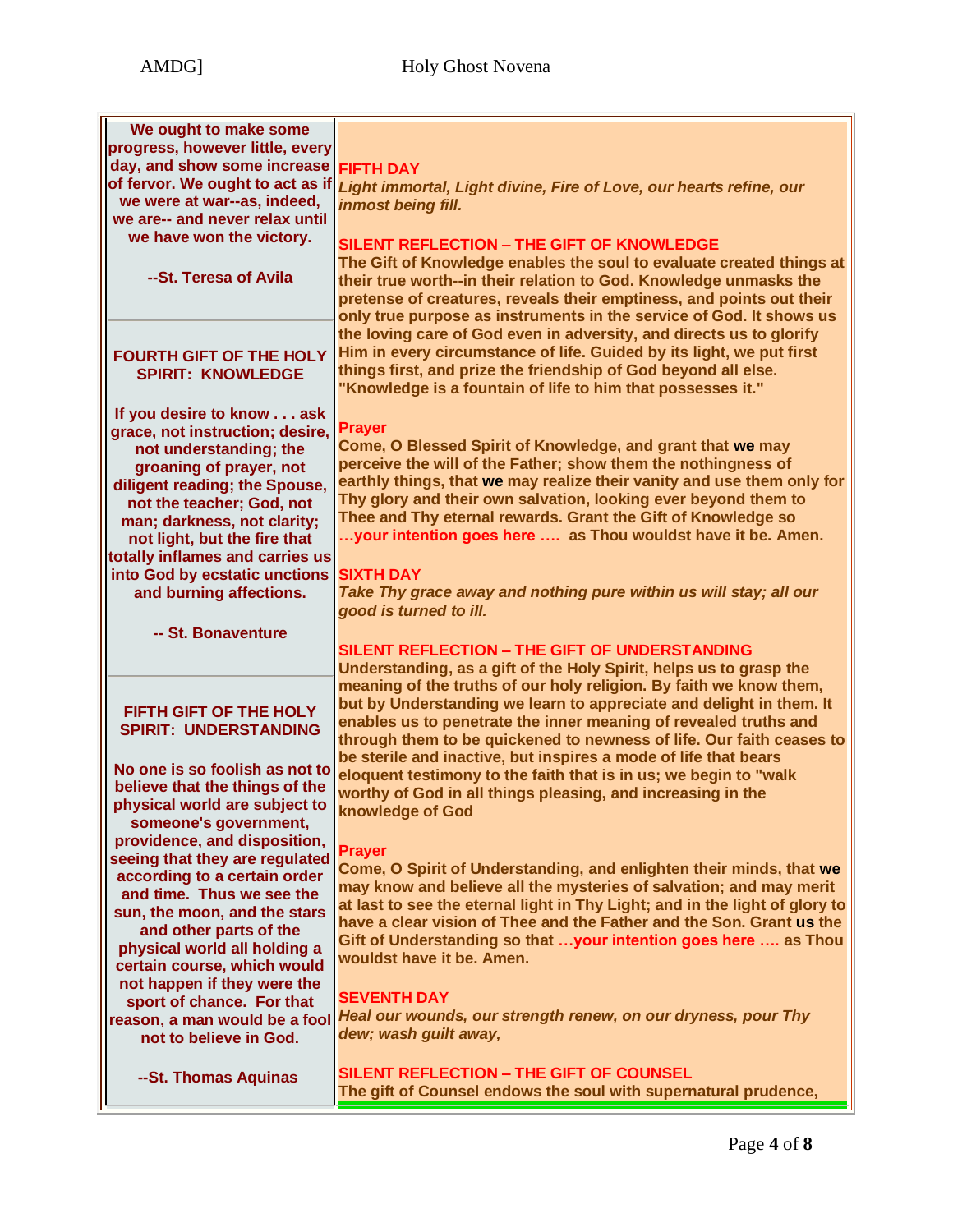| <b>SIXTH GIFT OF THE HOLY</b><br><b>SPIRIT: COUNSEL</b><br>What am I without You, Lord,<br>but a guide to my own<br>downfall?                                                                                                                                                        | enabling it to judge promptly and rightly what must done, especially<br>in difficult circumstances. Counsel applies the principles furnished<br>by Knowledge and Understanding to the innumerable concrete<br>cases that confront us in the course of our daily duty as parents,<br>teachers, public servants, and Christian citizens. Counsel is<br>supernatural common sense, a priceless treasure in the quest of<br>salvation. "Above all these things, pray to the Most High, that He<br>may direct your way in truth."                                                                                                                                                                                                                                         |
|--------------------------------------------------------------------------------------------------------------------------------------------------------------------------------------------------------------------------------------------------------------------------------------|----------------------------------------------------------------------------------------------------------------------------------------------------------------------------------------------------------------------------------------------------------------------------------------------------------------------------------------------------------------------------------------------------------------------------------------------------------------------------------------------------------------------------------------------------------------------------------------------------------------------------------------------------------------------------------------------------------------------------------------------------------------------|
| --St. Augustine                                                                                                                                                                                                                                                                      | <b>Prayer</b>                                                                                                                                                                                                                                                                                                                                                                                                                                                                                                                                                                                                                                                                                                                                                        |
| Let each one remember that<br>he will make progress in all<br>spiritual things only insofar<br>as he rids himself of self-love,<br>self-will, and self-interest.                                                                                                                     | Come, O Spirit of Counsel, help and guide them in all their ways,<br>that we may always do Thy holy will. Incline their heart to that<br>which is good; turn it away from all that is evil, and direct them by<br>the straight path of Thy commandments to that  your intention<br>goes here  as Thou wouldst have it be. Amen.                                                                                                                                                                                                                                                                                                                                                                                                                                      |
| --ST. Ignatius Loyola                                                                                                                                                                                                                                                                | <b>EIGHTH DAY</b><br>Bend the stubborn heart, melt the frozen, warm the chill, and guide<br>the steps that go astray.                                                                                                                                                                                                                                                                                                                                                                                                                                                                                                                                                                                                                                                |
| <b>SEVENTH GIFT OF THE HOLY</b><br><b>SPIRIT: WISDOM</b><br>What a sacred ignorance it is<br>that loses sight of the wisdom<br>and prudence of this age in<br>order to learn the science and<br>wisdom of the saints in the<br>school of the Holy Spirit!<br>--St. Paul of the Cross | <b>SILENT REFLECTION - THE GIFT OF WISDOM</b><br>Embodying all the other gifts, as charity embraces all the other<br>virtues, Wisdom is the most perfect of the gifts. Of Wisdom it is<br>written "all good things came to me with her, and innumerable<br>riches through her hands." It is the gift of Wisdom that strengthens<br>our faith, fortifies hope, perfects charity, and promotes the practice<br>of virtue in the highest degree. Wisdom enlightens the mind to<br>discern and delight in things divine, in the appreciation of which<br>earthly joys lose their savor, while the Cross of Christ yields a<br>divine sweetness according to the words of the Savior: "Take up<br>your cross and follow me, for my yoke is sweet and my burden<br>light." |
| Among all human pursuits,<br>the pursuit of wisdom is more<br>perfect, more noble, more<br>useful, and more full of joy.<br>--St. Thomas Aquinas                                                                                                                                     | <b>Prayer</b><br>Come, O Spirit of Wisdom, and reveal to their soul the mysteries of<br>heavenly things, their exceeding greatness, power and beauty.<br>Teach us to love these heavenly things above and beyond all the<br>passing joys and satisfactions of earth. Help us to attain them and<br>possess them for ever. Grant the Gift of Wisdom so that tyour<br>intention goes here  as Thou wouldst have it be. Amen.                                                                                                                                                                                                                                                                                                                                           |
|                                                                                                                                                                                                                                                                                      | <b>NINTH DAY</b><br>Sevenfold gifts on us be pleased to pour, who Thee confess and<br>Thee adore; bring us Thy comfort when we die; give us life with<br>Thee on high; give us joys that never end. Amen.<br>SILENT REFLECTION - THE FRUITS OF THE HOLY SPIRIT<br>The gifts of the Holy Spirit perfect the supernatural virtues by<br>enabling us to practice them with greater docility to divine<br>inspiration. As we grow in the knowledge and love of God under the<br>direction of the Holy Spirit, our service becomes more sincere and<br>generous, the practice of virtue more perfect. Such acts of virtue<br>leave the heart filled with joy and consolation and are known as                                                                             |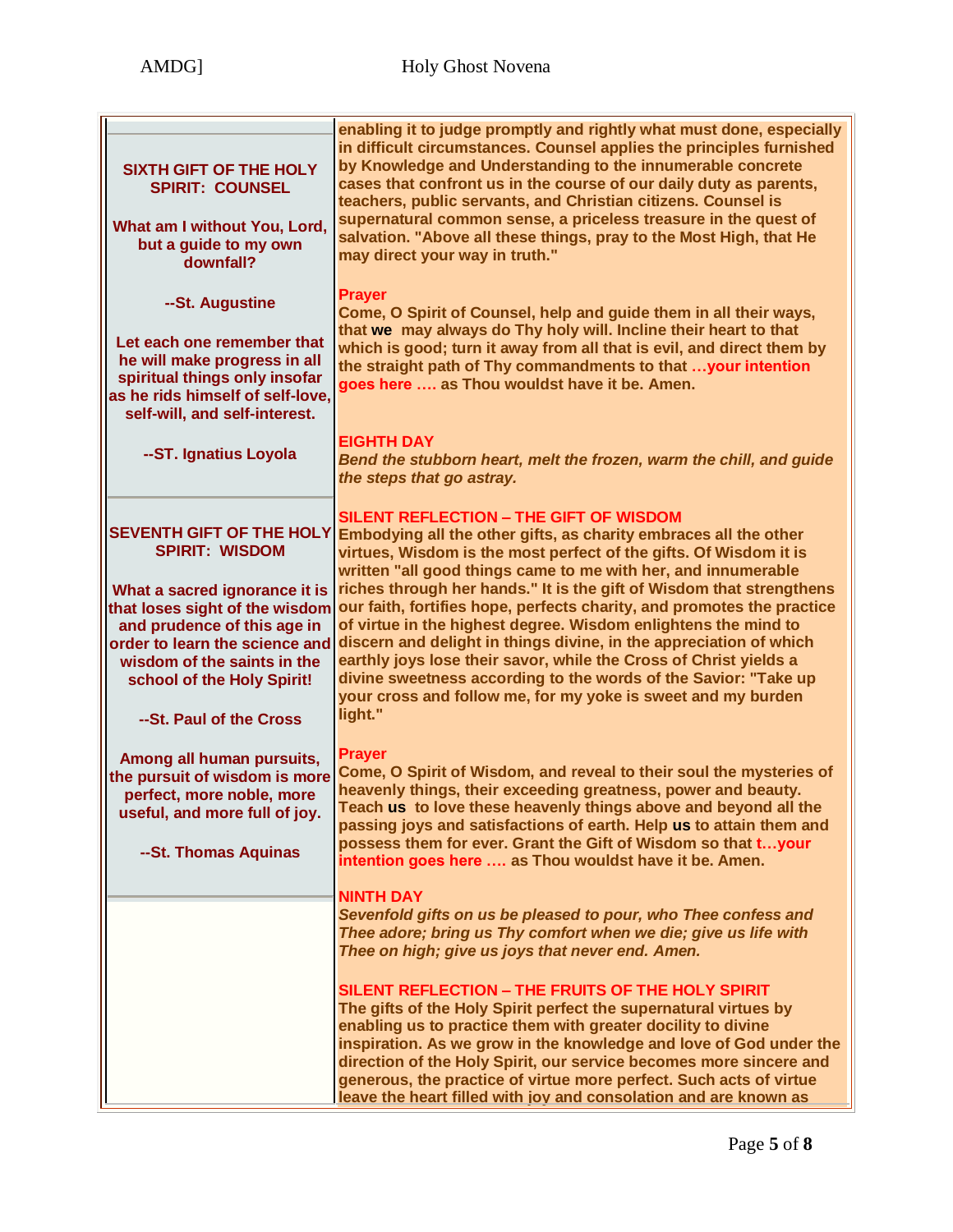

**"this Rule does not contain** 

**Fruits of the Holy Spirit. These Fruits in turn render the practice of virtue more attractive and become a powerful incentive for still greater efforts in the service of God, to serve Whom is to reign.**

## **Prayer**

**Come, O Divine Spirit, fill their heart with Thy heavenly fruits, Thy charity, joy, peace, patience, benignity, goodness, faith, mildness, and temperance, we may never weary in the service of God, but by continued faithful submission to Thy inspiration may merit to be united eternally with Thee in the love of the Father and the Son. Grant us all the Fruits of the Holy Spirit in super abundance so that …your intention goes here …. as Thou wouldst have it be. Amen.**

## **Conclude with:**

# **PRAYER FOR THE SEVEN GIFTS OF THE HOLY SPIRIT**

*(To be recited on the conclusion of the Novena.)* **O Lord Jesus Christ Who, before ascending into heaven did promise to send the Holy Spirit to finish Thy work in the souls of Thy Apostles and Disciples, deign to grant the same Holy Spirit to us so that the Holy Spirit may perfect in their soul, the work of Thy grace and Thy love. Grant us the Spirit of Wisdom that they may despise the perishable things of this world and aspire only after the things that are eternal, the Spirit of Understanding to enlighten their mind with Thy divine truth, the Spirit of Counsel that they may ever choose the surest way of pleasing God and gaining heaven, the Spirit of Fortitude that they may bear their cross with Thee and that they may overcome with courage all the obstacles that oppose their salvation, the Spirit of Knowledge that they may know God and know themselves and grow perfect in the science of the Saints, the Spirit of Piety that they may find the service of God sweet and amiable, and the Spirit of Fear that they may be filled with a loving reverence towards God and may dread to displease Him in any way. Mark them, dear Lord with the sign of Thy true disciples, and animate them in all things with Thy Spirit so that …your intention**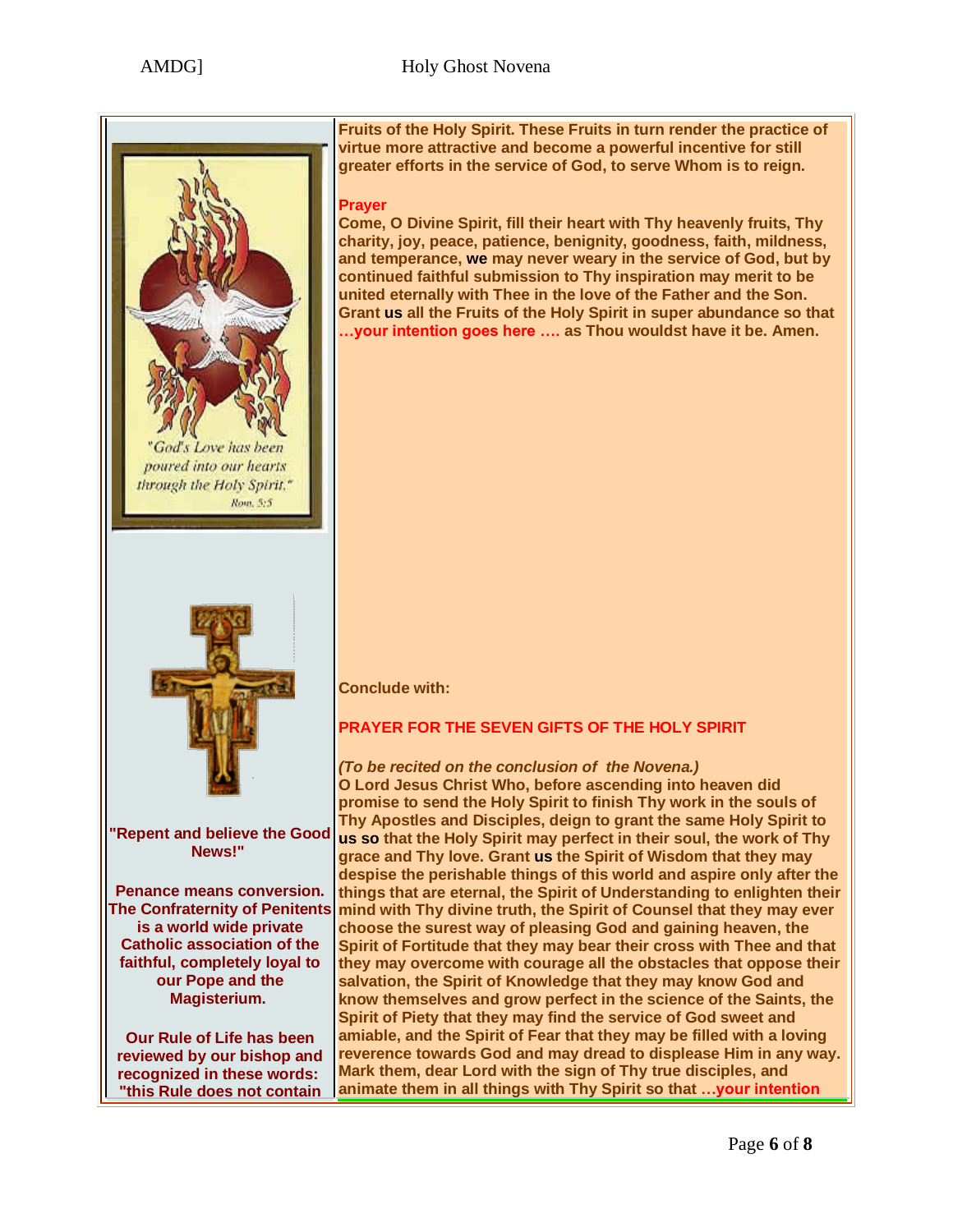| therefore it may be safely                                      | anything contrary to our faith; goes here  as Thou wouldst have it be. Amen. |
|-----------------------------------------------------------------|------------------------------------------------------------------------------|
| practiced privately by you or                                   |                                                                              |
| by anyone inclined to do so.                                    |                                                                              |
| His Excellency is                                               |                                                                              |
| appreciative of your efforts to                                 |                                                                              |
| live and promote Franciscan                                     |                                                                              |
| spirituality and especially                                     |                                                                              |
| promote the neglected                                           |                                                                              |
| practice of penance and he                                      |                                                                              |
| wishes you success"                                             |                                                                              |
| (January 30, 1998).                                             |                                                                              |
|                                                                 |                                                                              |
|                                                                 |                                                                              |
| <b>Members of the Confraternity</b>                             |                                                                              |
| of Penitents live this Rule in                                  |                                                                              |
| their own homes, devoted to                                     |                                                                              |
| prayer, penance, fasting,                                       |                                                                              |
| conversion, and works of                                        |                                                                              |
| mercy modeled on Jesus                                          |                                                                              |
| <b>Christ and inspired by the</b>                               |                                                                              |
| lives and teachings of                                          |                                                                              |
|                                                                 |                                                                              |
| St. Francis,                                                    |                                                                              |
|                                                                 |                                                                              |
| St. Dominic,                                                    |                                                                              |
|                                                                 |                                                                              |
| St. Therese,                                                    |                                                                              |
|                                                                 |                                                                              |
| St. Benedict,                                                   |                                                                              |
|                                                                 |                                                                              |
| St. Augustine,                                                  |                                                                              |
|                                                                 |                                                                              |
| St. Ignatius,                                                   |                                                                              |
|                                                                 |                                                                              |
|                                                                 |                                                                              |
| and all the saints, most                                        |                                                                              |
| especially Mary, the Mother of<br>God, who lived a life of true |                                                                              |
|                                                                 |                                                                              |
| penance (conversion) in<br>perfect union with our Lord.         |                                                                              |
|                                                                 |                                                                              |
|                                                                 |                                                                              |
| May Our Lady and all the                                        |                                                                              |
| saints intercede for all who                                    |                                                                              |
| wish to embrace a life of                                       |                                                                              |
| penance, anywhere in the                                        |                                                                              |
| world, so that the grace of                                     |                                                                              |
| God will assist them to obtain                                  |                                                                              |
| every virtue necessary for a                                    |                                                                              |
| life of holiness and surrender                                  |                                                                              |
| to the Will of God! Amen.                                       |                                                                              |